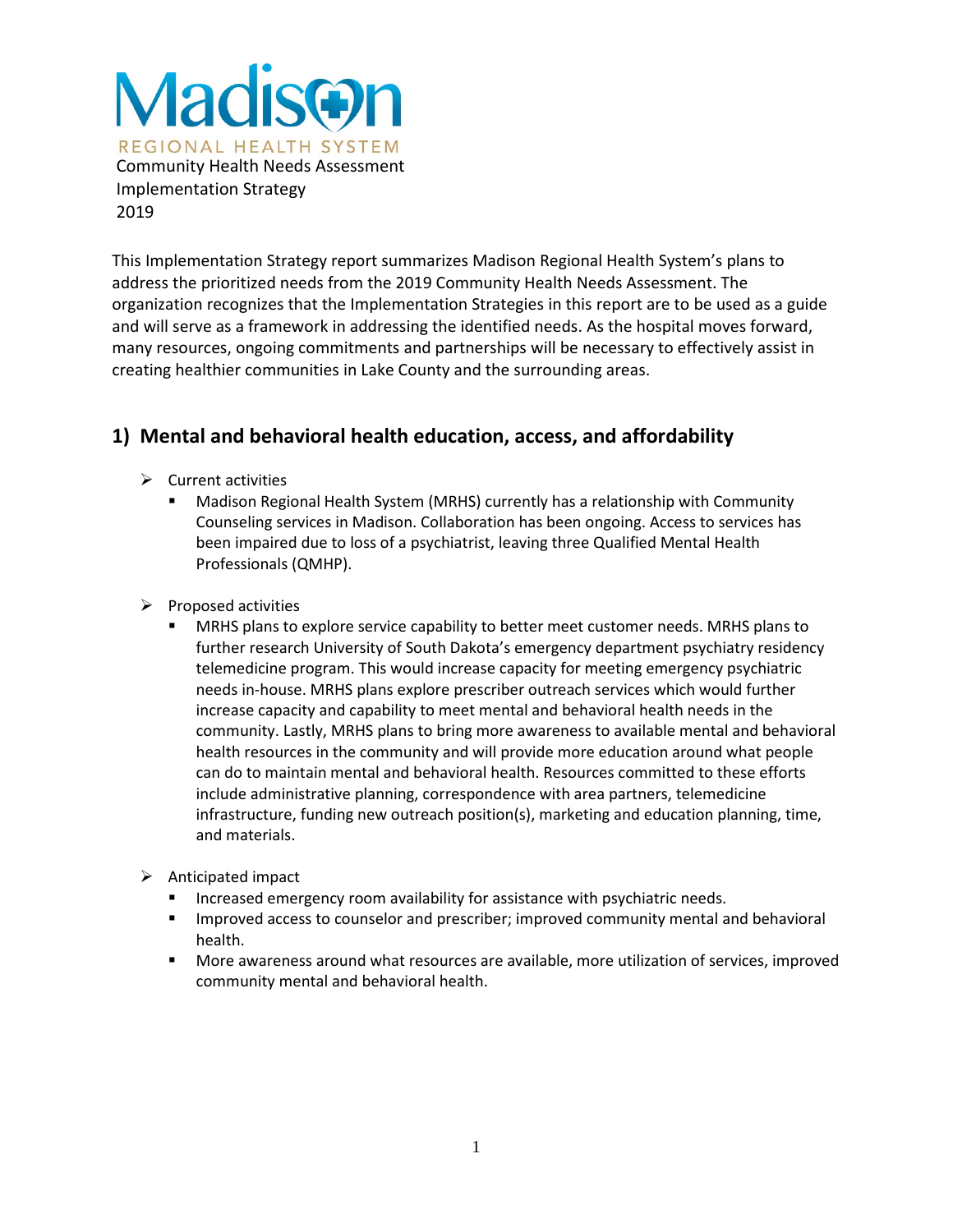

# **2) Post-acute care, long-term care, and the senior living continuum**

- $\triangleright$  Current activities
	- MRHS offers home health services along with swing bed programming that includes skilled and intermediate care. MRHS partners with Bethel Lutheran Home, the only remaining nursing home in Madison. Bethel offers a continuum including independent living, assisted living, and skilled nursing. Access to senior housing and nursing care has been impaired due to the 2018 closure of Madison Care and Rehabilitation.
- $\triangleright$  Proposed activities
	- MRHS will continue its collaboration with Bethel and will continue offering home health, skilled, and intermediate care services. MRHS is committed to enhancing its marketing efforts around what services are offered and available in the community to expand the community's knowledge of available resources and the presence of a full continuum of senior services. Resources committed for this are marketing efforts (marketing staff, planning, and materials).
- $\triangleright$  Anticipated impact
	- **Increased awareness of available, local resources for older adults.**
	- **Increased utilization of continuum of care offerings at Bethel and other local locations.**
	- Increased utilization of MRHS home health to allow *aging in place.*
	- **Increased utilization of MRHS swing (skilled and intermediate) program.**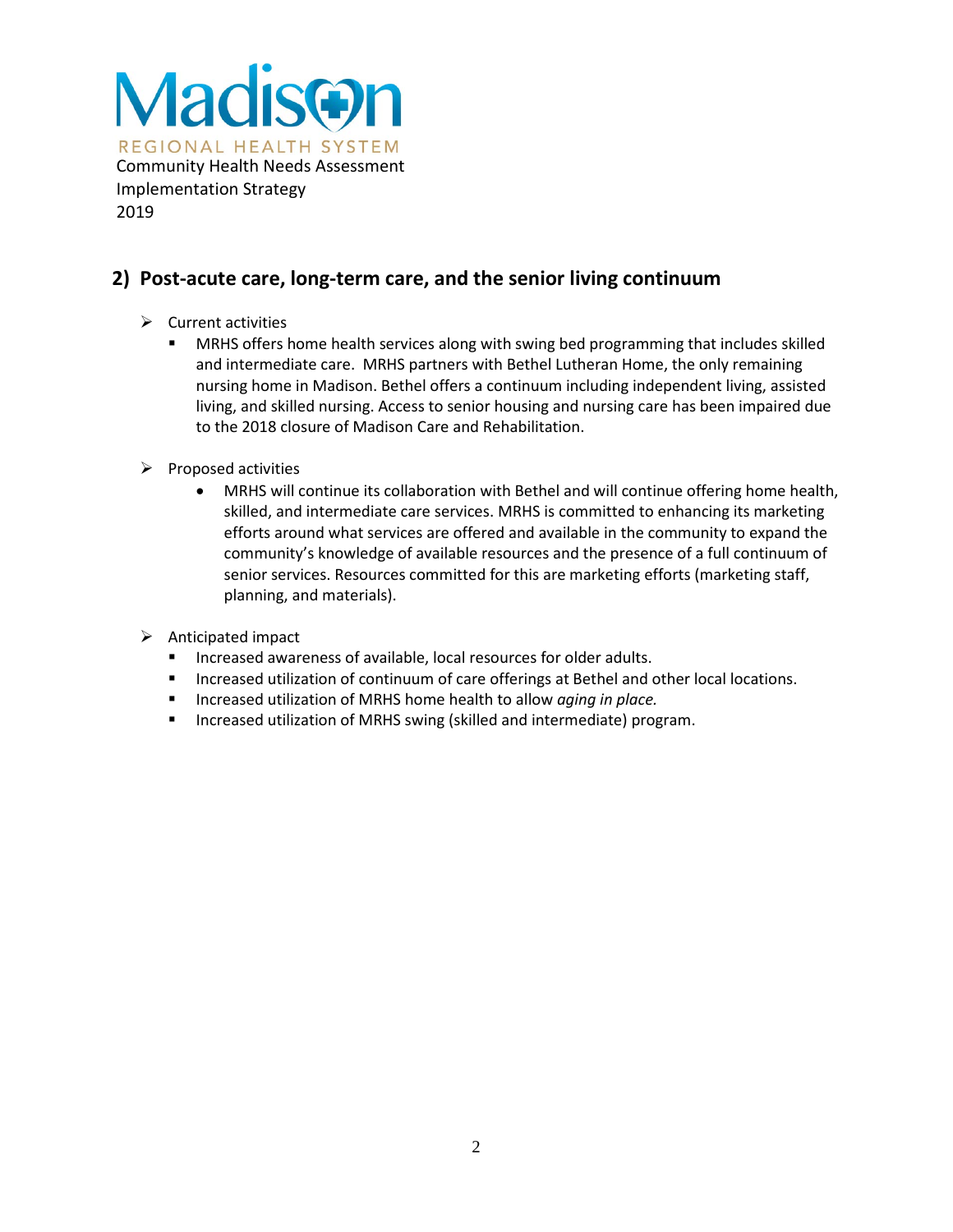

# **3) Specialty services access, awareness, recruiting, and gaps**

- $\triangleright$  Current activities
	- MRHS has 14 specialty outreach clinics in Madison. Recently lost were cardiology and endocrinology specialists but an additional otolaryngologist physician assistant joined MRHS.
- $\triangleright$  Proposed activities
	- MRHS will continue to promote specialty services that are offered, as in some cases community members receive care elsewhere due to not knowing a service is offered locally. MRHS will also continue its recruiting efforts for replacement and additional specialty providers. More awareness is needed around otolaryngology and family medicine as the CHNA community survey revealed a lack of awareness that those services are available locally. Resources committed for these efforts are administrative recruiting, funding for positions, and marketing efforts (marketing staff, planning, and materials).
- $\triangleright$  Anticipated impact
	- **Increased awareness of locally available specialty care.**
	- **More robust specialty provider offering.**
	- **Increased utilization of local otolaryngology and family medicine services; improved** community health, less travel time to out-of-town providers.